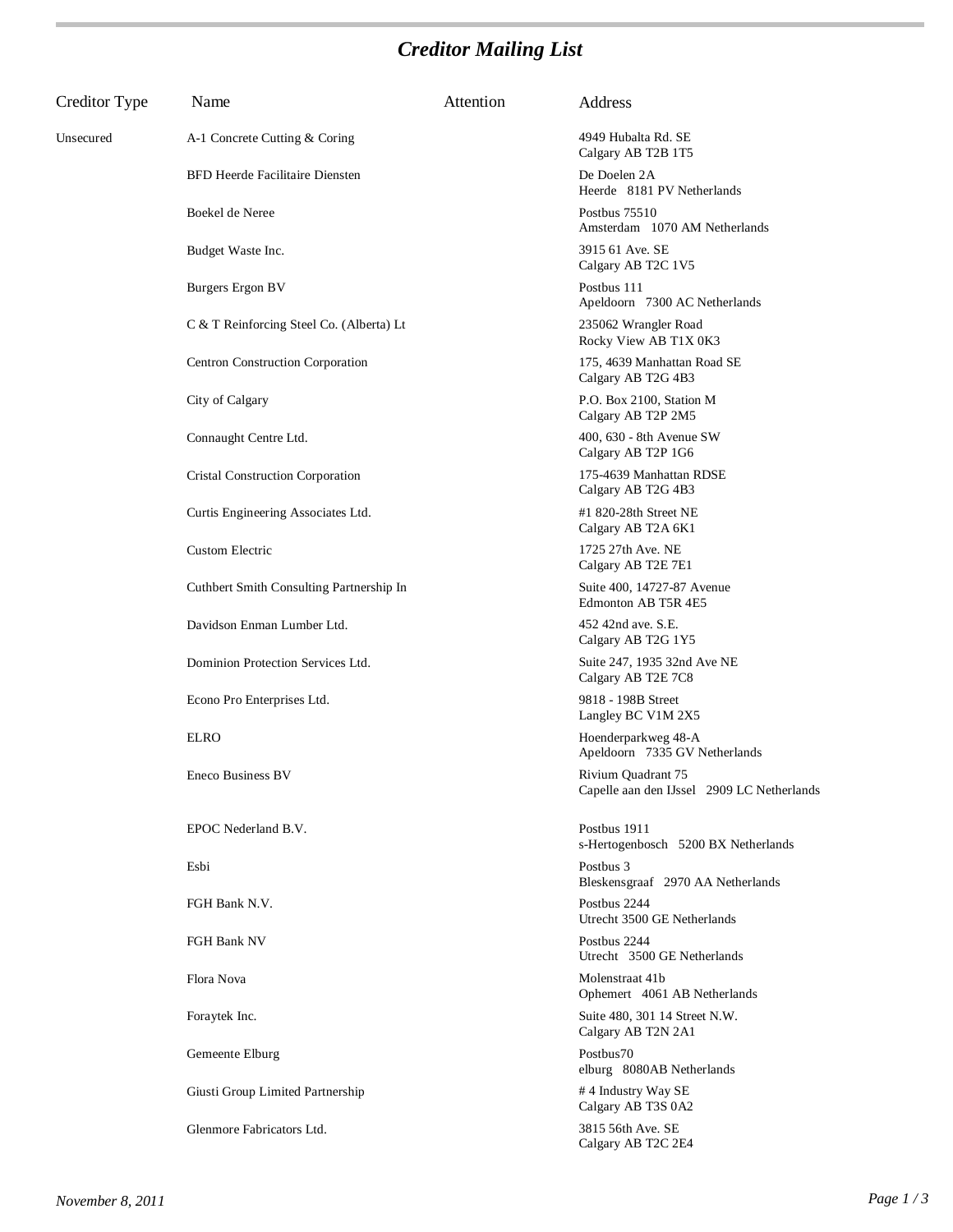## *Creditor Mailing List*

| Creditor Type | Name                                   | Attention | Address                                                                   |
|---------------|----------------------------------------|-----------|---------------------------------------------------------------------------|
| Unsecured     | Heide                                  |           | Postbus 6<br>Kollum 9290 AA Netherlands                                   |
|               | Hellemans Consultancy B.V.             |           | Willem Arntszlaan 115 B<br>Den Dolder 3734 EE Netherlands                 |
|               | Heluto Service BV                      |           | Postbus 9<br>Diever 7980 AA Netherlands                                   |
|               | Homburg Canada Inc.                    |           | 1741 Brunswick Street Suite 600<br>Halifax NS B3J 3X8                     |
|               | Homburg Insurance Company Ltd.         |           | 1741 Brunswick Street, Suite 100<br>Halifax NS B3J 3X8                    |
|               | Homburg Management & Accounting B.V.   |           | Beckeringhstraat 36<br>Soest 3762 EX Netherlands                          |
|               | Homburg Real Estate Service BV         |           | Postbus 87<br>Soest 3760 AB Netherlands                                   |
|               | <b>HSBC Bank Canada</b>                |           | 1801 Hollis street, Halifax, NS, B3J 3N4,<br>Canada<br>Halifax NS B3J 3N4 |
|               | Kai Construction Corporation           |           | 175 4639 Manhattan Road SE<br>Calgary AB T2G 4B3                          |
|               | Kellam Berg Engineering & Surveys Ltd. |           | 5800 1A St. SW<br>Calgary AB T2H 0G1                                      |
|               | Kindersley Contracting Ltd.            |           | 175 4639 Manhattan Road SE<br>Calgary AB T2G 4B3                          |
|               | Kindersley Leasing Corporation         |           | 175 - 4639 Manhattan Road SE<br>Calgary AB T2G 4B3                        |
|               | Kindersley Management Corporation      |           | 175, 4639 Manhattan Road SE<br>Calgary AB T2G 4B3                         |
|               | Kropman Installatietechniek            |           | Postbus 781<br>Amstelveen 1180 AT Netherlands                             |
|               | Lafarge Canada Inc.                    |           | PO Box 2532 Station M<br>Calgary AB T2P 5P9                               |
|               | Liander                                |           | Postbus 260<br>Arnhem 6800 AG Netherlands                                 |
|               | MacLeod Dixon                          |           | 3700 Canterra 400 - 3rd Street SW<br>Calgary AB T2P 4H2                   |
|               | Main Energie                           |           | Postbus 1094<br>Amsterdam 1000 BB Netherlands                             |
|               | Meijers Assurantiën                    |           | Postbus 707<br>Amstelveen 1180 AS Netherlands                             |
|               | <b>MMP</b> Engineering                 |           | 205, 1170 Kensington Crescent N.W.<br>Calgary AB T2N 1X6                  |
|               | Morwest Crane & Services Ltd           |           | 5707 3rd st SE<br>Calgary AB T2H 1K1                                      |
|               | Mystique Mechanical                    |           | 300 - 3605 29 St. NE<br>Calgary AB T1Y 5W4                                |
|               | Norr Architects Planners               |           | 221 - 10th Avenue SE Suite 100<br>Calgary AB T2G 0V9                      |
|               | Peter Ross AB Ltd.                     |           | 1635 MacDonald Avenue<br>Burnaby BC V5C 4P1                               |
|               | Quartz vastgoedonderhoud BV            |           | H.J.E. Wenckebachweg 65<br>Amsterdam 1096 AK Netherlands                  |
|               | Roos Dakbedekking BV                   |           | Huygensstraat 11<br>Berkel en Rodenrijs 2652 XK Netherlands               |
|               | Rouwenhorst Isolatienet                |           | Postbus 529<br>Apeldoorn 7300 AM Netherlands                              |